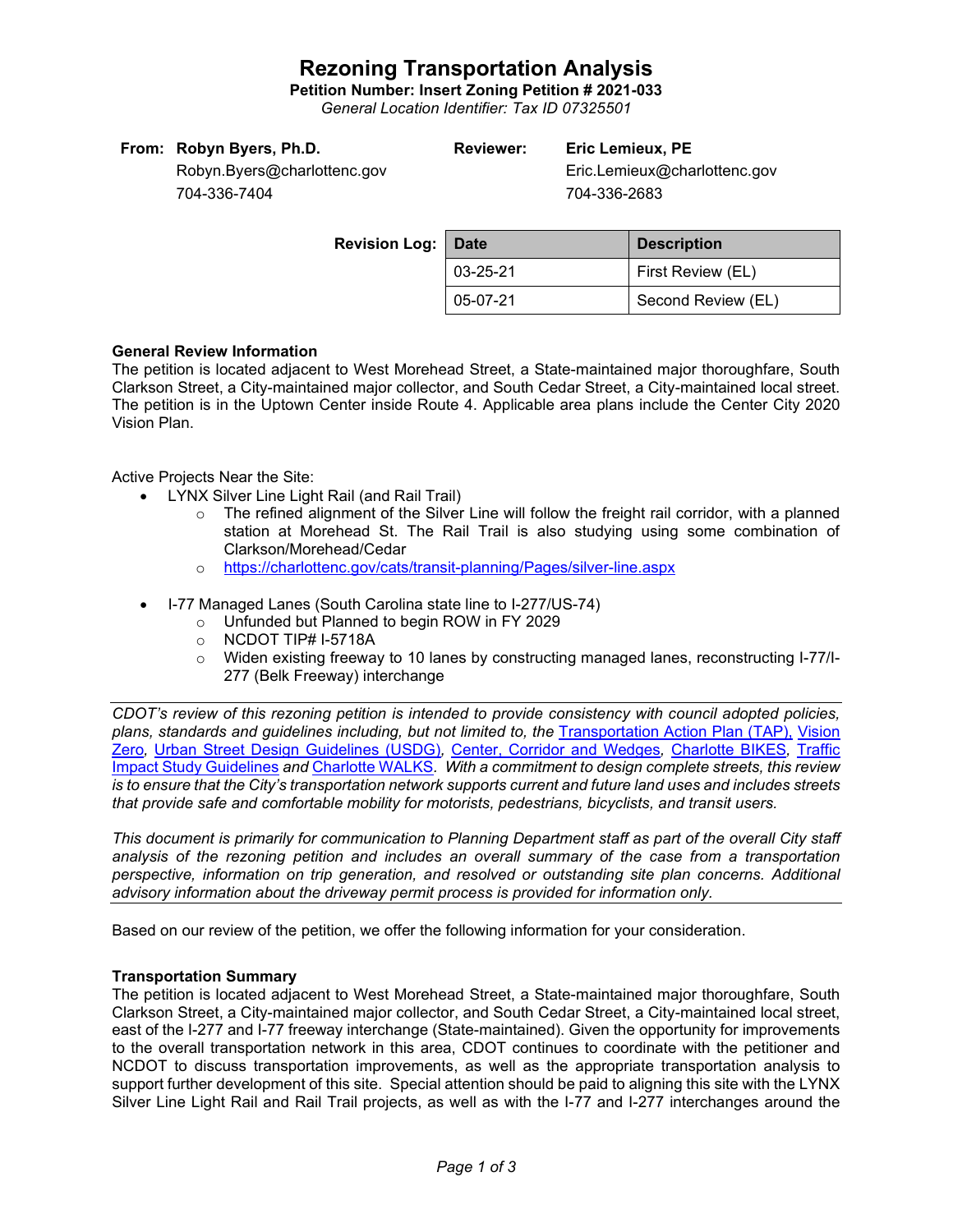## **Rezoning Transportation Analysis**

**Petition Number: Insert Zoning Petition # 2021-033**

*General Location Identifier: Tax ID 07325501*

subject site. While this petition has been resubmitted as a conditional petition, CDOT and the petitioner are too early in the transportation discussion to solidify outstanding comments. As such, CDOT may add outstanding comments in future memos that align with coordination efforts between the City, State, and Petitioner.

#### **Trip Generation**

| <b>Scenario</b>                           | <b>Land Use</b>          | <b>Intensity</b>                            | <b>Trip Generation</b><br>(vehicle<br>trips/day) | <b>Source</b>                                            |
|-------------------------------------------|--------------------------|---------------------------------------------|--------------------------------------------------|----------------------------------------------------------|
| <b>Existing Use</b>                       | Warehouse                | 91,290 SF                                   | 190                                              | Tax Record                                               |
| Entitlement with<br><b>Current Zoning</b> | Warehouse<br><b>MUDD</b> | 423,500 SF<br>Too Many uses<br>to determine |                                                  | <b>General Guidance</b><br>from Planning and<br>2012-038 |
| Proposed Zoning                           | UMUD                     | Too many uses<br>to determine               |                                                  | General Guidance<br>from Planning                        |

#### **Provide comments to the specified comments below.**

#### **Outstanding Issues Strikethrough = Resolved**

#### 1. **Traffic Study:**

A Traffic Impact Study (TIS) is not necessary for the complete review of this petition due too many potential uses to generate an accurate trip generation. CDOT is currently working with the petitioner to determine what type of analysis is appropriate for this rezoning. However, the site may be evaluated for a full TIS during permitting once uses are identified. If during the permitting process the site generates more than 2,500 daily trips, then a traffic study will be required.

#### **Advisory Information**

The following are requirements of the developer that must be satisfied prior to driveway permit approval. These requirements shall be reflected on the rezoning plan, as appropriate.

- 1. The setback for this district is measured from the back of the existing or future curbline as determined by CDOT and Planning during the permitting process.
- 2. CDOT has the authority to regulate/approve all private street/driveway and public street connections to the right-of-way of a street under the regulatory jurisdiction of the City of Charlotte, per the City of Charlotte's Driveway Regulations.
- 3. Adequate sight triangles must be reserved at the existing/proposed street entrance(s). Two 35' x 35' sight triangles (and two 10' x 70' sight triangles on NCDOT-maintained streets) are required for the entrance(s) to meet requirements. All proposed trees, berms, walls, fences, and/or identification signs shall not interfere with sight distance at the entrance(s) and shall be identified on the site plan.
- 4. The proposed driveway connection(s) to public streets will require a driveway permit(s) to be submitted to CDOT (and NCDOT on NCDOT-maintained streets) for review and approval. The exact driveway location(s) and type/width of the driveway(s) will be determined by CDOT during the driveway permit process. The locations of the driveway(s) shown on the site plan are subject to change in order to align with driveway(s) on the opposite side of the street and comply with City Driveway Regulations and the City Tree Ordinance.
- 5. All proposed commercial driveway connections to a future public street will require a driveway permit submitted to CDOT for review and approval.
- 6. Any fence or wall constructed along or adjacent to any sidewalk or street right-of-way requires a certificate issued by CDOT.